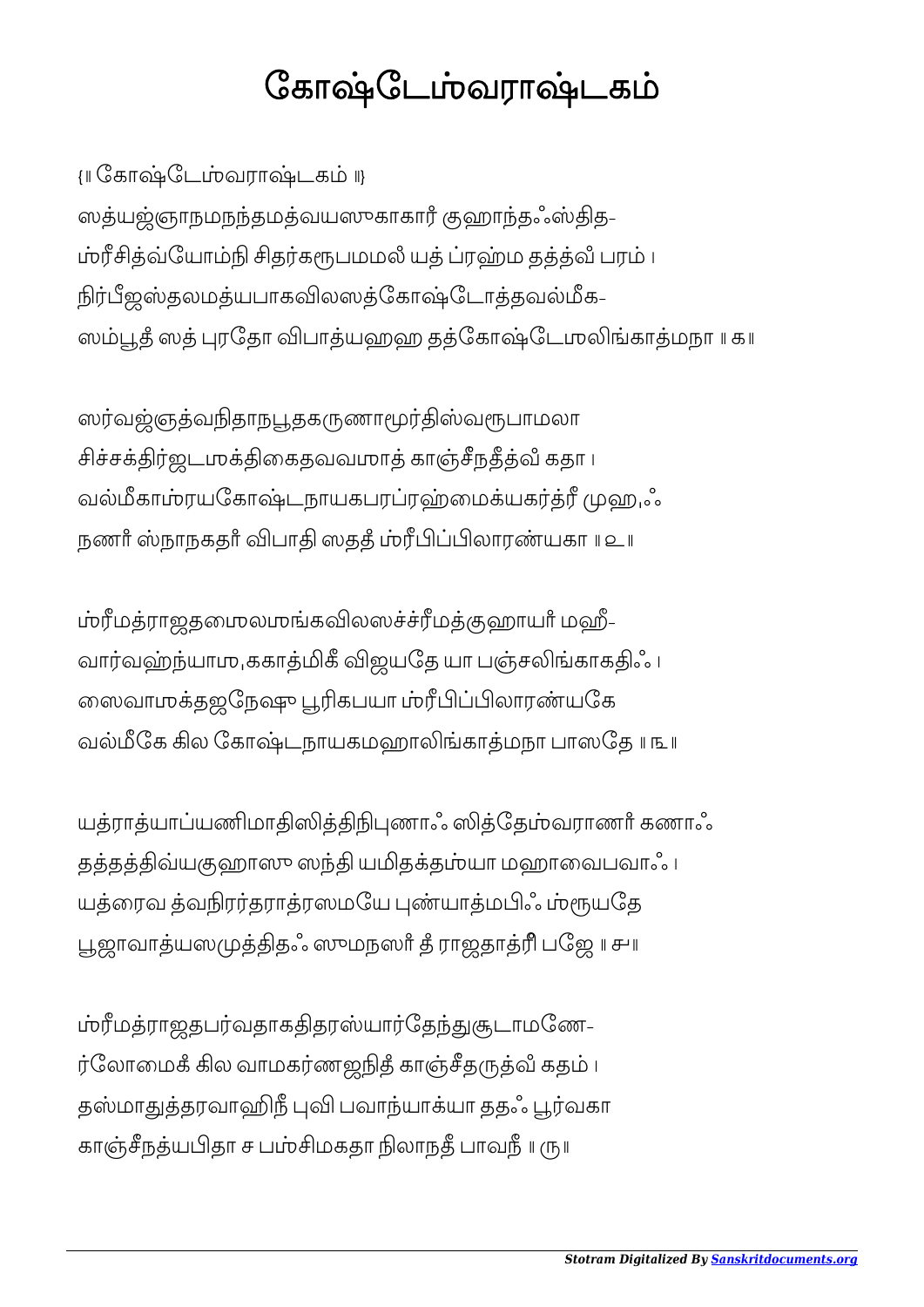<u>ம்ரீமத்பார்கவ</u>ஹஸ்தலக்நபரமு,வ்யாகட்டநாத் தாரிதே க்ஷோணீத்ரே ஸதி வாமதக்ஷிணகிரித்வந்த்வாத்மநா பேதிதே ၊ தந்மத்யப்ரதிதே விதாரதரணீபாகேதிநத்யாம்ரயே ஸா நீலாதடிநீ புநாதி ஹி ஸதா கல்பாதிகாந் ப்ராணிநஃ ။ சுா

கல்பாதிஸ்தலமத்யபாகநிலயே ம்ரீவிம்வநாதாபிதே லிங்கே பிப்பிலகாநநாந்தரகதும்ரீகோஷ்டநாதாபிதஃ ၊ ம்ரீமம்புஃ கருணாநிதிஃ ப்ரகுருதே ஸாீநித்யமந்யாதமீ தத்பத்நீ ச விராஜதேsத்ர து விமாலாக்ஷீதி நாமாங்கிதா ။ எ။

ம்ரீகாஞ்சீதருமூலபாவநதலீ ப்ராஜத்த்ரிவேண்யுத்பவீ த்யக்த்வாந்யத்ர விதாதுமிச்சதி முஹ,ர்யஸ்தீர்தயாத்ராதிகம் ၊ லோsயீ ஹஸ்தகதீ விஹாய குதியா மாகாக்ரலீநீ வதா யஷ்ட்யா தாடிதுமீஹதே ஜடமதிர்நிஃஸாரதுச்சீ பலம் ။ அ။

மரீமத்ராஜதமைலோத்தத்ரிவேணீமஹிமாங்கிதம்। ேகாேடவராடகதஂ ஸாரைஞரவேலாயதா ॥ ௯॥

இதி கோஷ்டேம்வராஷ்டக் ஸம்பூர்ணம்

Encoded by Sridhar - Seshagiri seshagir at engineering.sdsu.edu goShTheshvarAShTaka.n is from a group of short poems of modern times from Coimbatore. goShTheshvara figuring in this hymn is kOTTai Ishvara, in the temple behind the municipal office in the town of Coimbatore. The rAjatashaila in verse 3 (and the last verse) is Valliangiri near Erode; guhA in verse 3 refers to a neighbouring place near BhavAni; triveNI in verse 8 is the sangam at BhavAni, of the KAveri, BhavAni and Noyyal; pippilAraNya